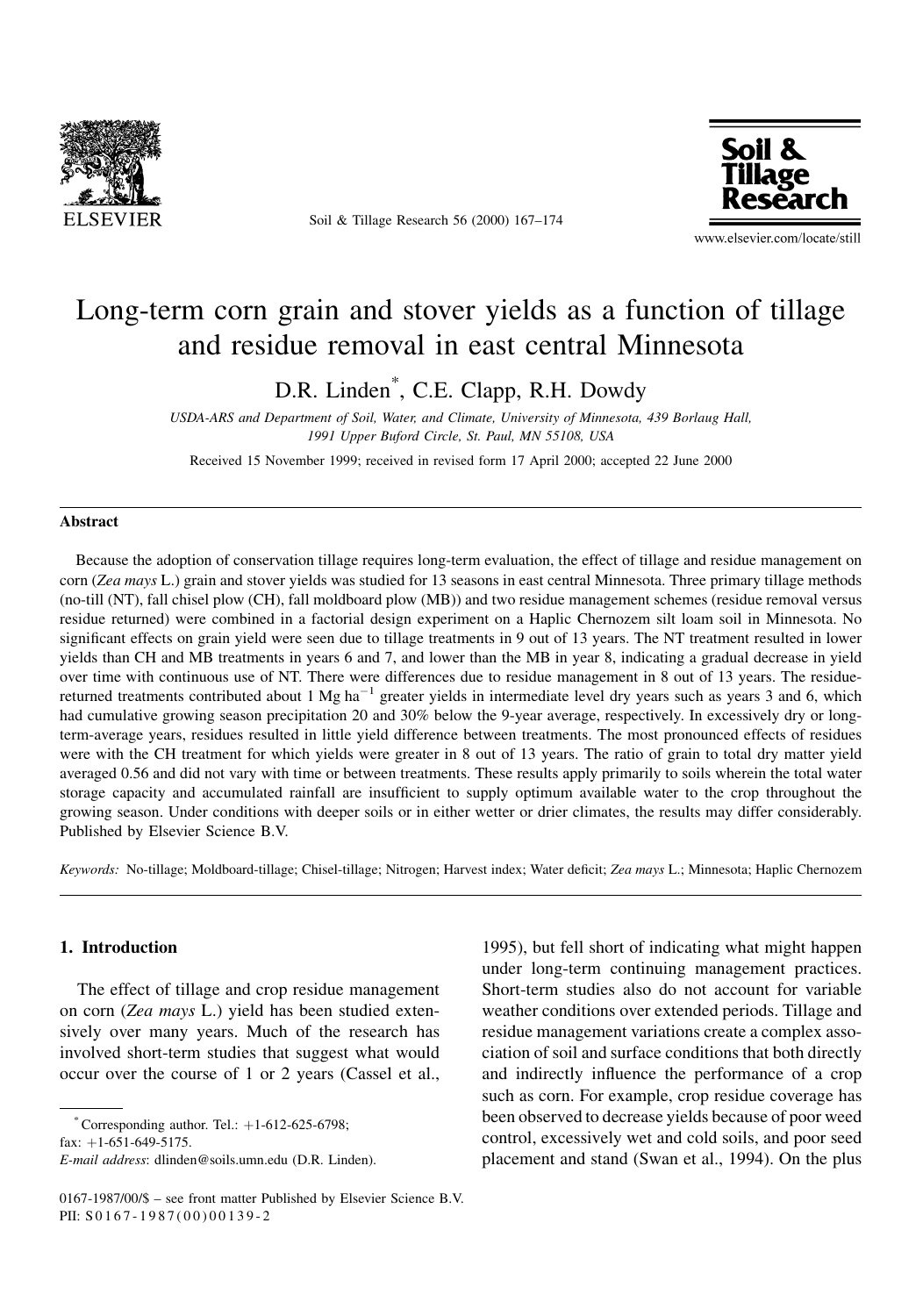side, residues are credited with improving yields through retention of essential nutrients, protection from raindrop induced crusting (Blevins et al., 1983), and soil water conservation (Doran et al., 1984). Under most midwestern USA cornbelt conditions, the benefits and risks of residues vary depending on seasonal climatic conditions. These benefits and risks often change with time as management practices are continued year after year (Griffith et al., 1988). Only long-term studies can assess management options over a wide variety of climatic inputs. By continuing treatments over a long period, soils approach equilibrium conditions based on a particular management scheme. The objectives of this 13-year study were to provide information on: (1) the effect of tillage and residue management on corn biomass and grain production, and (2) to assess the time course of treatment effects.

## 2. Materials and methods

#### 2.1. Experimental site

A long-term field experiment was established in 1980 on a Waukegan silt loam (Typic Hapludoll) at the University of Minnesota Agricultural Experiment Station located at Rosemount, MN (Gupta et al., 1983; Clay et al., 1989; Clapp et al., 2000). The soil is a Haplic Chernozem (FAO) of about 60-90 cm depth overlaying neutral to calcareous outwash gravels and sands. The somewhat shallow soil depth is typical of glaciated regions and is often observed to limit yields through water stress. The climate of the region is characterized by approximately 60 cm of annual precipitation balanced by 60 cm of evapotranspirational demand. The average accumulated growing degree days are approximately 1000 providing an adequate season for 100-105 maturity-day rated corn varieties.

## 2.2. Tillage-residue experiment

The experiment consisted of six tillage and residue treatments, each on a randomly allocated block measuring 18 m wide and 50 m long. Three tillage treatments: fall moldboard plow (MB), fall chisel plow (CH), and no-till (NT) were randomly combined

with two residue management schemes (corn stover residue returned or removed) forming six unique treatments. Three nitrogen (N) treatments (0, 100, and 200 kg N ha<sup>-1</sup> applied broadcast just before planting) were randomly assigned to three split plots of each tillage-residue treatment block. Prior to year 4, the 100 kg N ha<sup>-1</sup> treatment had been 200 kg N ha<sup>-1</sup> with the N application split one-half at planting and one-half at "lay by" (approximately July 1). Each tillage-residue-N rate-treatment was split into four plots to derive an error term related to field measurement.

The NT treatment plots were not tilled at any time during the study. Both MB and CH treatment plots were consistently fall tilled with a single pass at about 17–20 cm depth. In the spring of each year, corn was planted without additional tillage. No secondary tillage, including cultivation, was performed on plots of any treatment. A fluted (wave shaped) coulter running in front of the seed openers caused the only soil disturbance other than primary tillage. This coulter was also used to plant corn in NT plots, which resulted in a very narrow (approximately 5 cm) and shallow (approximately  $5-7$  cm) disturbed zone.

For no-residue treatments, all corn residue was removed from the plot using a silage chopper. This technique did not remove the base of the corn stalk (approximately 15 cm high), some leaves and brace roots. The residue on the residue-returned treatment plots consisted of all plant material, except grain. This material was left standing after combine harvest and was stalk chopped just prior to tillage.

Plots of all treatments were planted with  $P\text{i>energy}^1$ 3780, 105-day hybrid seed corn in approximately the second week of May. From 60 000 to 75 000 seeds  $ha^{-1}$  were planted in 75 cm rows at a depth of 3–4 cm. A John Deere Max-Merge (see Footnote 1) planter with fluted coulters was used to plant the seed 15 cm to the side of the previous years row, which was alternated to the opposite side the following year.

Phosphorus (P) and potassium (K) fertilizer was broadcast applied to the blocks in the initial year

<sup>&</sup>lt;sup>1</sup> Names are necessary to report factually on data; however the USDA-ARS neither guarantees nor warrants the standard of the product, and the use of the name by the USDA-ARS implies no approval of the product to the exclusion of others that may also be suitable.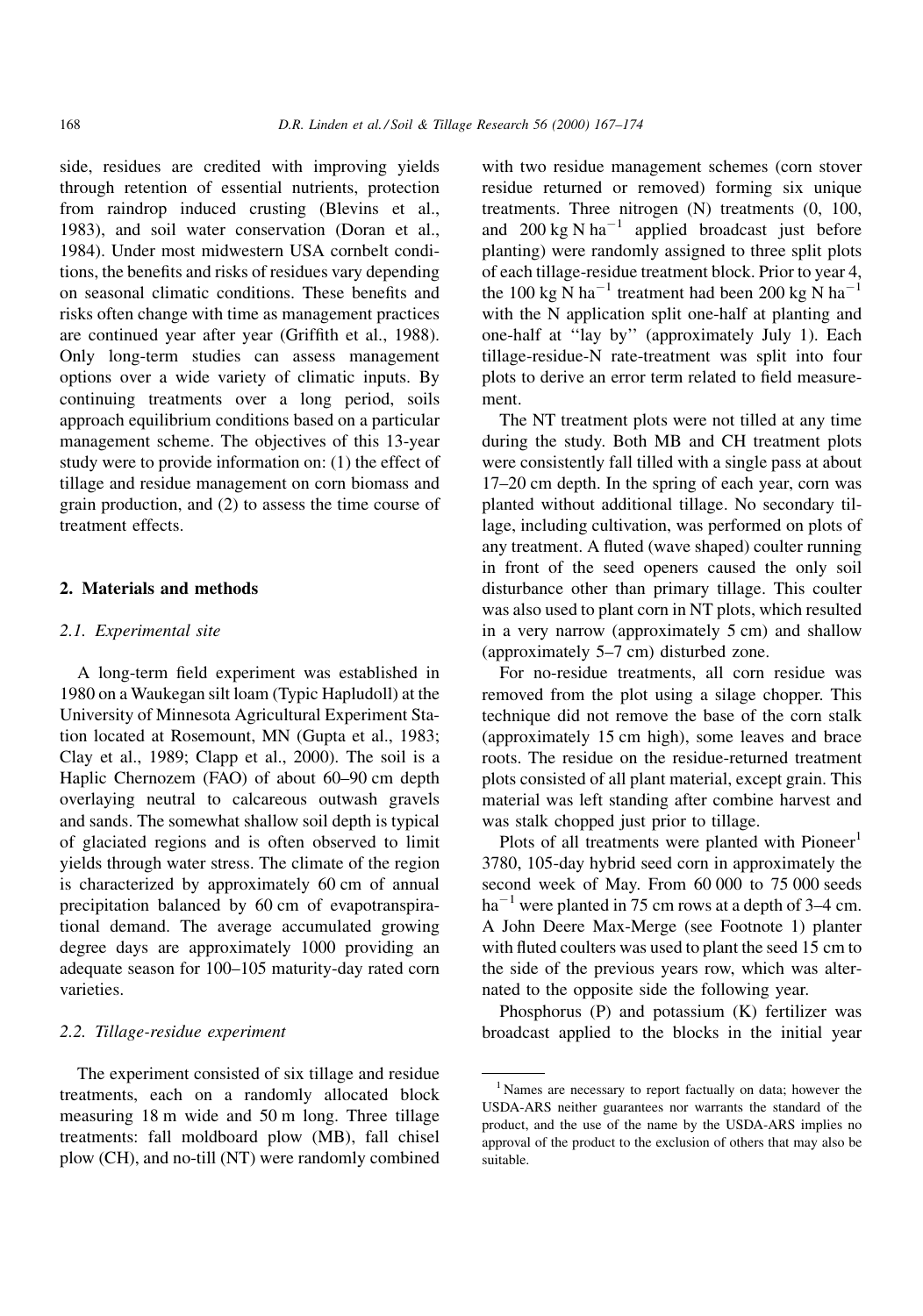before planting at the rates of 171 kg P ha<sup>-1</sup> and 246 kg  $\overline{K}$  ha<sup>-1</sup>, respectively. Soil test samples of 10 composited probes at  $0-15$  and  $15-30$  cm depth were taken in the fall of each year to determine soil fertility levels. Standard soil test analyses were performed by the soil testing service at the University of Minnesota. No further P or K were applied during the course of this experiment. Nitrogen fertilizer in the form of ammonium sulfate was applied broadcast according to N treatment in the spring of each year just before, or soon after planting. Annual soil tests monitored the pH status in plots of each treatment. In 1985, half the plots receiving 200 kg N ha<sup>-1</sup> received lime to correct the falling pH. Thereafter, yields are reported only for the limed plots where pH remained at 6 or above.

Herbicides were used primarily to control foxtail (Setaria fabaria Herrm.) and wild proso millet (Panicum miliaceum L.). Atrazine and oil were applied post-emergence broadcast at a rate of 2.8 kg ai  $ha^{-1}$ in the first 2 years and was combined with alachlor at the rate of  $2.8 \text{ kg ha}^{-1}$  in the next 4 years. Plots of all treatments had alachlor alone applied for pre-emergence broadcast at rates of 2.8–3.3 kg ai  $ha^{-1}$  for all other years. To control wild proso millet, pendimethalin plus cyanazine was broadcast before the fourth leaf stage of the corn at rates of 1.1 and 1.7 kg ai  $ha^{-1}$ , respectively. This application was carried out for years 6±8. Corn root worm insecticide (Counter (see Footnote 1), Amaze, Thimet, Lorsban, or Force) was banded over the row at recommended rates each year at planting time. A variety of insecticides were used in rotation to avoid resistance buildup.

#### 2.3. Crop measurement

Corn on all plots was harvested shortly after physiological maturity near the end of September. A sample for yield was harvested from the center 6.1 m of the middle two rows of each plot. The ears on all plants were hand picked and weighed. Ten ears were randomly selected to form a subsample that was dried at  $60^{\circ}$ C to determine water content. Grain and stover yields are reported on a dry weight basis. The relationship between grain and total yield is expressed as a harvest index (HI) defined as grain yield divided by the total dry matter yield (Prihar and Stewart, 1990).

## 2.4. Meteorological measurements

Rainfall, air temperatures, pan evaporation, and other meteorological characteristics were measured at the experimental site or at a nearby weather station. Crop water demand balanced against rainfall is summarized and expressed as potential water deficit (PWD) defined as

$$
PWD = rainfall - (0.8 \times pan \;evaporation)
$$
 (1)

wherein rainfall is measured daily and pan evaporation is either measured directly or approximated from temperature data. The PWD was computed daily and accumulated over the season to reflect water supply; PWD is positive if rainfall exceeds the evaporative demand and negative when demand exceeds rainfall. This is one method of expressing the depletion of stored soil water reserves. Large negative values indicate very dry soils wherein crop stress would be likely.

## 2.5. Statistical methods

The experiment was treated as a three by two factorial. Statistical analysis (standard ANOVA) was carried out separately on each year's data. A least significant difference (LSD) allowed residue-return versus no-residue mean comparisons within each tillage treatment. For purposes of comparing residue treatments with sufficient plant nutrients, data for the zero N plots were not included and for those 100 and 200 kg N ha<sup> $-1$ </sup> plots were averaged because they were not significantly different. Variations due to tillage or N treatments were not always significant, but were consistent over time so that accumulated or average annual yields became the best indication of tillage and N effects. The average annual stover yields and standard deviations were computed by standard procedures.

## 3. Results and discussion

## 3.1. Tillage and nitrogen treatment effects

During the first 5 years of this study no trends were observed due to tillage or N rates (Fig. 1). The CH treatments appeared to have lower yields than either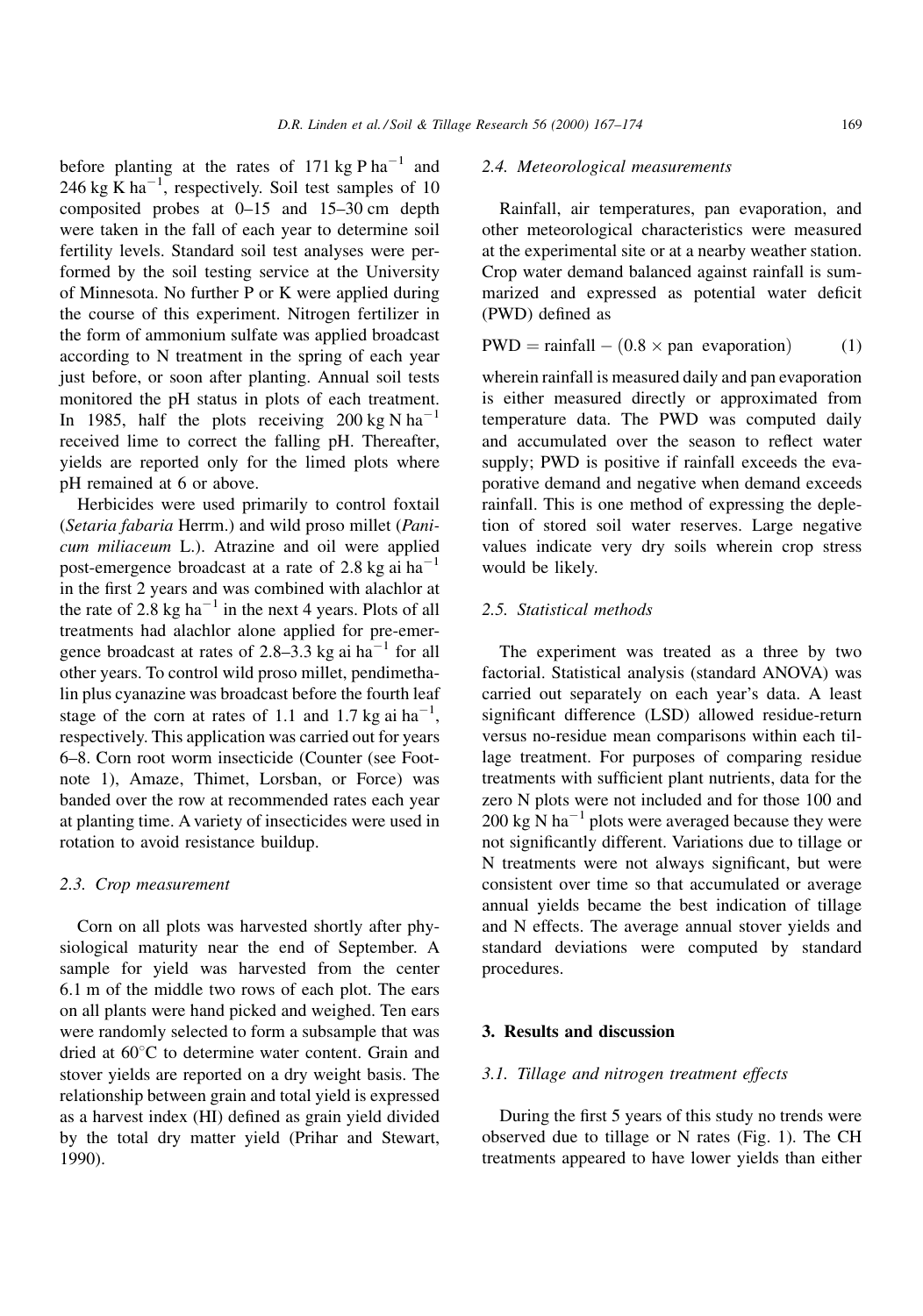

Fig. 1. Accumulated stover yields for each tillage, residue, and N-rate treatment over 13 years. The average annual yields are shown in the legend. The standard deviation did not vary significantly between treatments with the pooled value equal to 1.45 Mg ha<sup>-1</sup> per year.

MB or NT treatments; however, yields were not significantly different even at the 10% level. Yield differences began to appear after 5 years and continued through year 13. After year 5, the MB treatment resulted in significantly greater yields than the NT treatments, with CH resulting in yields intermediate between the two. The 13-year accumulated stover yields varied from 55 Mg ha<sup>-1</sup> with NT without N fertilizer or residue to 75 Mg ha<sup> $-1$ </sup> with MB with N and residue (Fig. 1). Griffith et al. (1988) found similar results in a 12-year study conducted on a Chalmers silty clay loam in central Indiana. In that study yields with NT were consistently lower than with MB after the first 4 years of the study. Griffith et al. (1988) concluded that these differences with time were likely related to soil fertility, unlike our field study where soil tests indicated that soil fertility was not limiting.

Blevins et al. (1983), in a 10-year study conducted in Kentucky on a Maury silt loam, reported decreasing corn yields with time under unlimed NT conditions, as soil acidity increased due to the buildup of organic C and N near the soil surface. In contrast, our declining pH was corrected to about 6.0 by the additions of lime at year 6 so that the pH impact on nutrients and yields was minimized.

Tillage effects on corn yield are greatly dependent on climate and soil type. Results varied with MB yields being greater than with NT (Iragavarapu and Randall, 1995), to yields being greater with NT than with MB (Griffith et al., 1988). Chisel treatments in most cases resulted in intermediate yields as compared with those of NT and MB. In areas experiencing lower soil temperatures, like those generally found throughout the northern cornbelt or on poorly drained soils in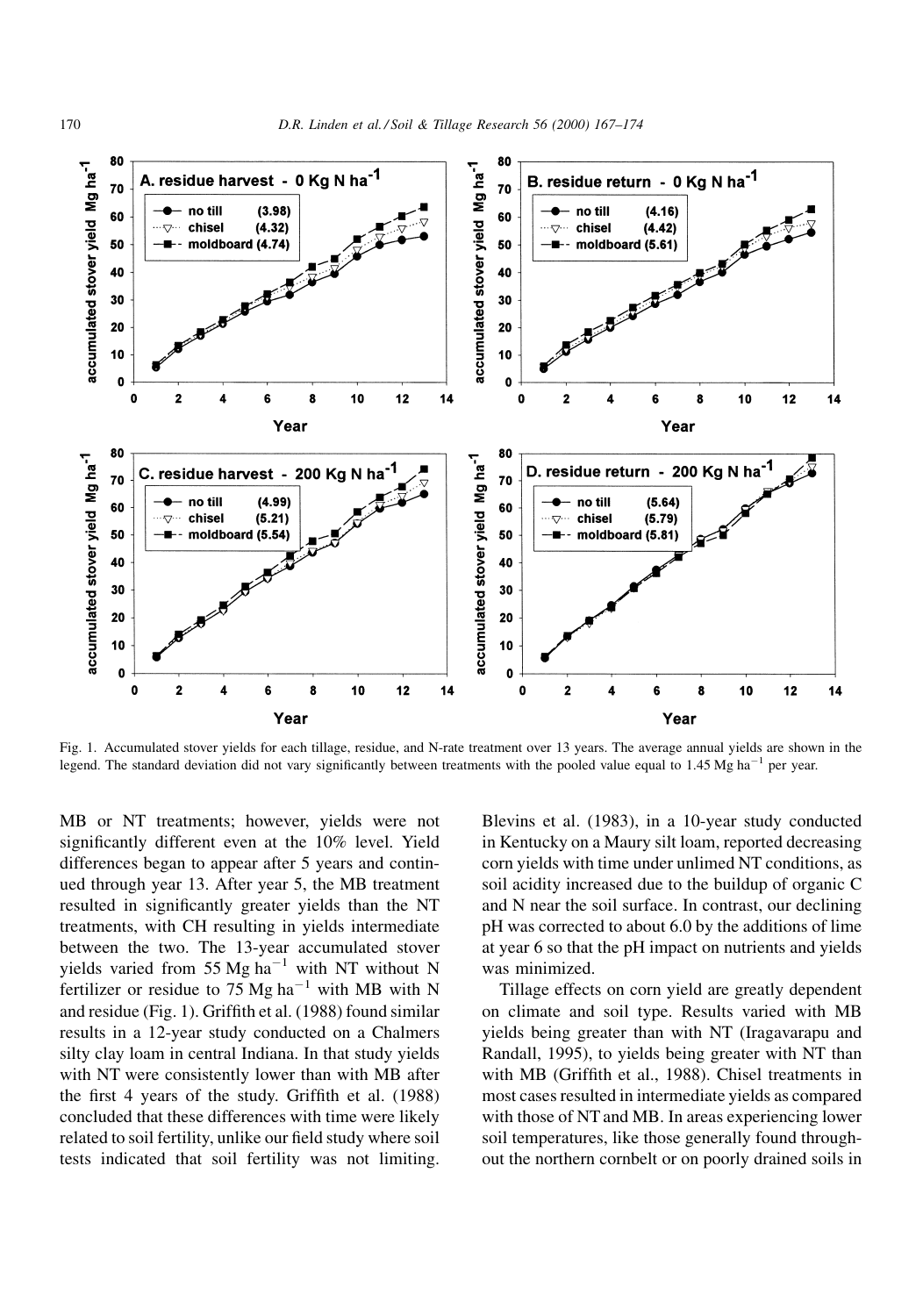the central cornbelt, MB treatments usually resulted in greater yields than those in NT (Iragavarapu and Randall, 1995). This has been attributed to slow early growth under NT caused by soil temperatures under surface residues being  $1-4^{\circ}C$  cooler than those of bare soil (Griffith et al., 1973; Imholte and Carter, 1987; Iragavarapu and Randall, 1995).

On well-drained soils of the central cornbelt or on most soils in the southern cornbelt, NT usually results in equal or greater corn yields under continuous corn than MB; however, Griffith et al. (1988) report NT versus MB corn yields on a poorly drained Clermont silt loam that were very different from those on a poorly drained Chalmers soil. Yields under no till on the Chalmers soil were consistently lower than under moldboard plowing after 4 years of continuous tillage treatments. At the Clermont soil site yields under no till were lower than plowing for the first 3 years but equaled or exceeded yields under moldboard plowing thereafter. Yields with NT on a well-drained Wooster soil in Ohio were significantly greater over a 23-year period than with tilled treatments using MB for primary tillage (Dick et al., 1986a,b). They also reported, however, for a similar study conducted on poorly drained Hoytville soil also in Ohio that yields with NT were consistently lower than with tilled treatments under continuous corn. These effects may be related more to the surface residues that were the consequence of tillage, rather than directly from tillage (Gupta et al., 1983).

#### 3.2. Residue treatments

When yearly yield data resulting from residuereturned or -removed treatments are compared, differences across all tillage systems seemed to correspond to the amount of growing season precipitation (Fig. 2). In years with near average or only a small deficit in the growing season precipitation (Fig. 3, years 2, 4, 5, and 8), yield differences between residue treatments were not significant (Fig. 2). In drier than average years (Fig. 3, years 1, 3, 6, 9 and 10) yield separation between residue treatments was much more apparent, with yields under returned-residues treatments exceeding those with no-residue by 22% on the average (Fig. 2). These differences were significant at the 0.1 level, except for years 6 and 10, which were significant only at the 0.2 level.



Fig. 2. Corn grain yields for residue-returned and residue removal conditions under the 200 kg N ha<sup>-1</sup> rate treatments for three tillage systems and for each of the 12 years. The difference between pairs of values (residue versus no-residue), which exceed the error bar, indicates results that are significantly different at the 0.10 level of probability. The LSD for each paired treatment is shown as the error bar.

The differences in water demand balanced against rainfall show dramatic differences during the 13 years of this experiment (Fig. 4). The dry years (3, 6, 9, 10 and 12) had consistently greater water deficits (more negative PWD), with PWD near the end of the growing season ranging from  $-20$  to  $-70$ . Years 9 was a record dry year and little corn was produced regardless of treatment. In average to wetter years, PWD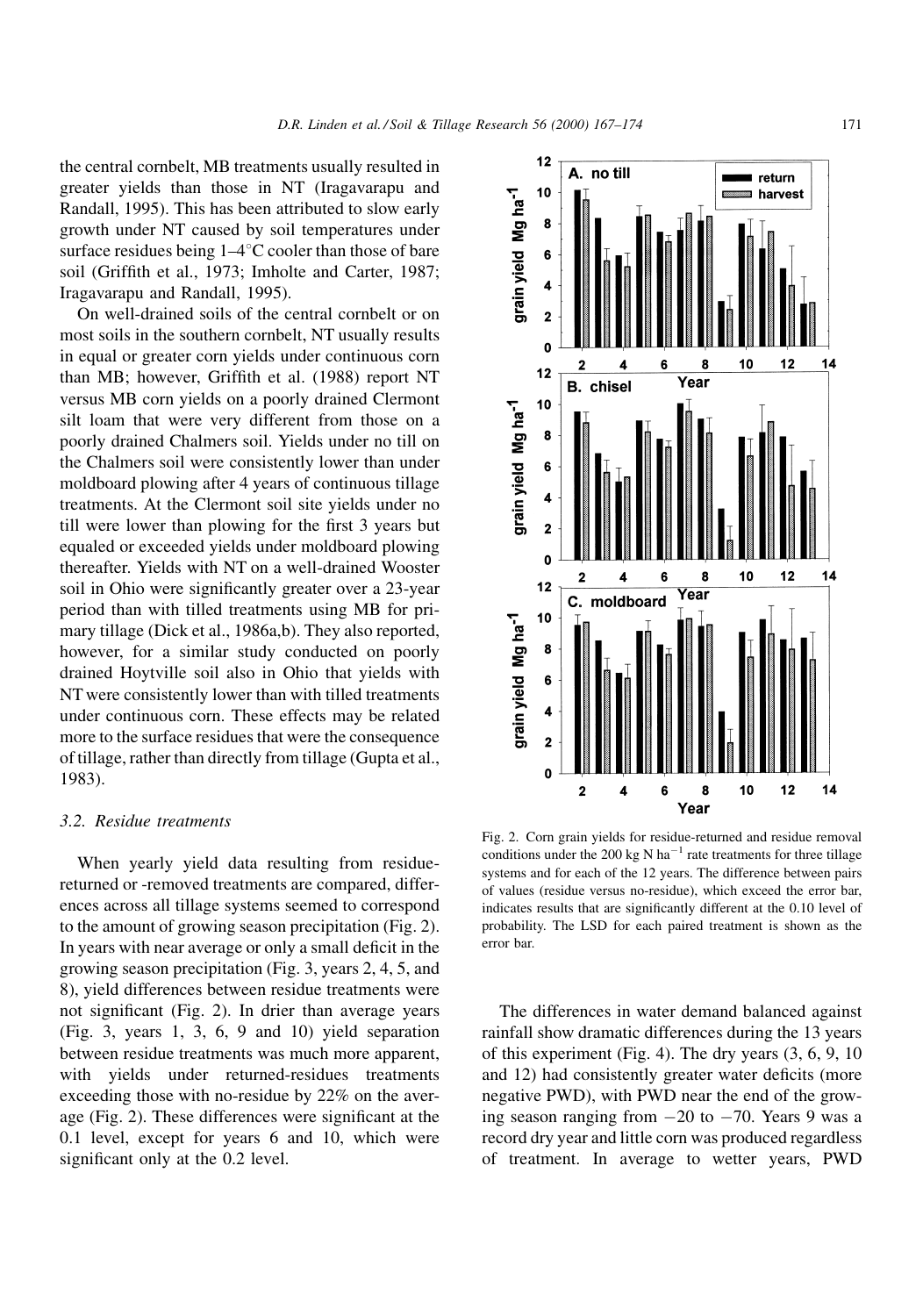

Fig. 3. Monthly and yearly total precipitation. Each bar segment represents the total precipitation for a month or the remainder of the year in the case of the top segment. The entire bar represents the total annual precipitation. A long-term average bar is also shown for comparison.

fluctuated around the long-term average occasionally reaching  $-25$ , but seldom continuing the downward trend observed during the dry year (year 9). Year 8 is included as an average year since early dry conditions, similar to year 9, continued only through day 200 when mid-season rains provided drought relief. This relief came at a critical time as yields in year 8 were considerably better than year 9. Doran et al. (1984), in a study conducted in eastern Nebraska on a Crete-Butler silty clay loam, showed that complete removal of residue resulted in a  $21-24\%$  reduction in grain yield of NT corn. This was partially attributed to decreased soil water storage. In a continuation of the same study, Wilhelm et al. (1986) reported similar results. Van Doren and Triplett (1973) in Ohio also reported the water saving advantages of residues.

In a wet year (year 7), returned-residues incorporated with tillage treatments (either CH or MB) resulted in higher yields than no-residue treatments, while the residue removal treatment resulted in greater yield than the surface residue treatment with no-till (Fig. 2). Swan et al. (1987) stated that in-row surface cover can greatly affect the rate of early corn development due to soil temperatures. They added that, in years with lower soil temperatures and with little water stress, high residue cover delayed silking, increased grain moisture content, and decreased yields. This



Fig. 4. The PWD for years 1-13. Dry years are shown separate (Fig. 4A) from the average or wetter years (Fig. 4B). Negative values indicate a shortage of rainfall to meet the potential water demands of the crop.

likely was the primary explanation for yield differences seen in year 7 in our study although soil temperatures were not measured.

In dry years, returned-residues often resulted in significantly higher yields, but the difference was tillage treatment dependent (Fig. 2). In 8 out of 12 years, including all of the dry years, a grain yield advantage due to residue presence occurred with the CH treatment. These yield differences ranged from 0.5 to  $1.0 \text{ Mg ha}^{-1}$ . With MB, these differences were apparent in only 4 of the 12 years and were not apparent in every dry year. Moldboard plowing leaves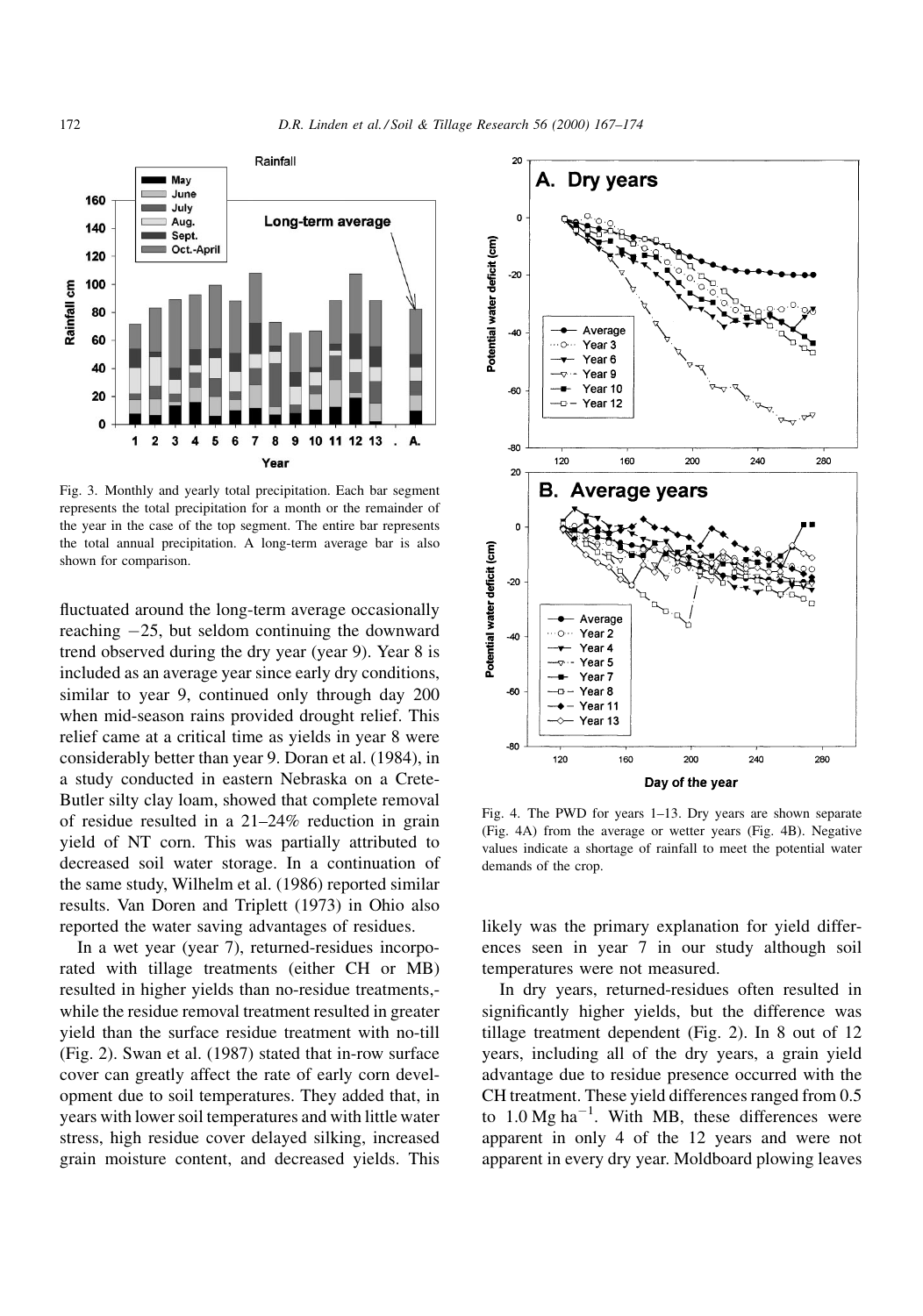little surface residue cover to minimize evaporative water losses. In contrast, with NT the differences were significant in only 3 of the 12 years although residue surface coverage was nearly complete. The general decline in yields with NT compared to those with CH or MB and a greatly increased data variability resulted in no significance differences in vields between residue treatments with the NT treatment.

## 3.3. Harvest index

The partitioning of biomass between vegetative and grain tissue should be affected by tillage, residues, N, and climate. This partitioning is often expressed as grain dry matter divided by the total harvestable biomass (defined as HI). There is a strong inference for HI to increase with increasing total yields and decreasing crop stresses such as insufficient nutrients and water (Prihar and Stewart, 1990). Our HI data, when computed for every grain and stover pair, indicate HI increasing from lows of about 0.4 toward a plateau of about 0.6 as total yields increased toward  $15$  Mg ha<sup>-1</sup> (Fig. 5). This tendency agrees well with previous discussions of HI (Prihar and Stewart, 1990). However, the upper limit envelope procedure defined

by Prihar and Stewart (1990) results in HI of 0.73, which is somewhat higher than the 0.60 reported for corn. In this study HI computed for every stover and grain yield pair (Fig. 5) and averaged over all treatments within a year was not significantly different between years, but varied between 0.50 and 0.57. An examination of the treatment effects on HI showed no significant differences. The drought year (year 9) resulted in the highest variability of HI. The standard deviation was 0.111 compared with 0.045 in a longterm average year (year 3). The overall mean HI was 0.56 with a standard deviation of 0.079.

# 4. Conclusions

The continued use of NT over 13 years resulted in a gradual decrease in grain and stover yields after the first 5 years. The effect of the management of residues on corn grain and stover yields did not change over time but rather was affected by the amount of rainfall received during the growing season. The removal of stover in marginally dry years (PWD deficits of 10– 30 cm) showed a tendency to result in lower grain yields. These differences were most pronounced with



Harvest Index (HI)

Fig. 5. HI as a function of total dry matter yield for all treatments and years. The overall average and standard deviation for the entire data set are also shown.